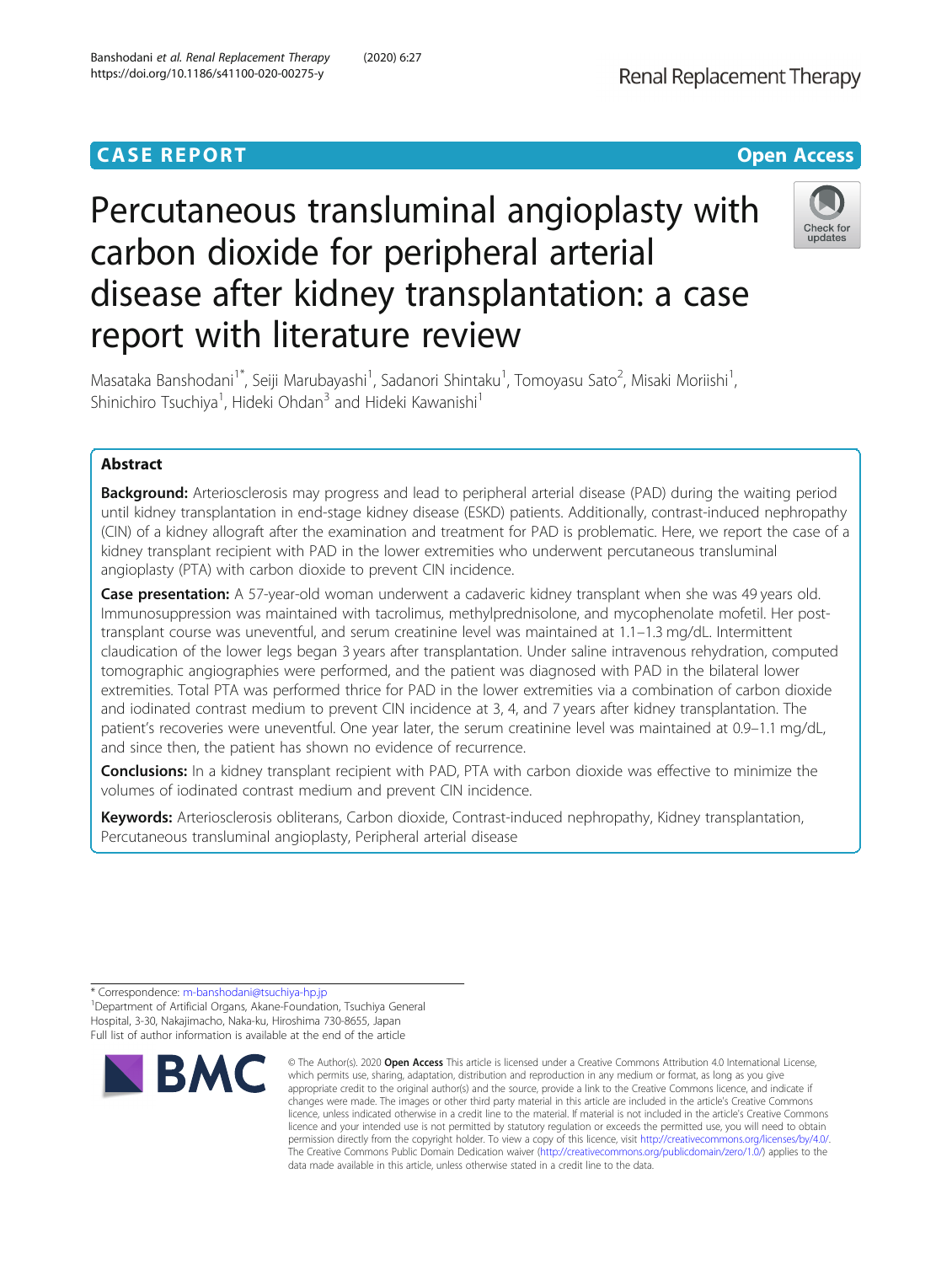#### Background

Arteriosclerosis may progress and lead to peripheral arterial disease (PAD) during the waiting period until kidney transplantation in end-stage kidney disease (ESKD) patients, and the symptoms of PAD may be noticed after kidney transplantation. Moreover, PAD is associated with cardiovascular events and mortality  $[1-4]$  $[1-4]$  $[1-4]$  $[1-4]$ .

Kidney transplant recipients are highly susceptible to chronic kidney disease (CKD) [[5](#page-5-0)]. CKD is the most common risk factor for contrast-induced nephropathy (CIN) [[6\]](#page-5-0). Therefore, CIN due to iodinated contrast medium after the examination and treatment for PAD is problematic for kidney transplant patients [\[7,](#page-5-0) [8\]](#page-5-0).

Here, we report the case of a kidney transplant recipient with PAD in the lower extremities who underwent percutaneous transluminal angioplasty (PTA) with carbon dioxide to prevent CIN incidence. Written informed consent for the use of personal information was obtained from the patient.

### Case presentation

A 57-year-old woman received a cadaveric kidney transplant (left kidney graft) for ESKD due to lupus nephritis when she was 49 years old. Immunosuppression was induced with tacrolimus, methylprednisolone, mycophenolate mofetil, and basiliximab for 20 days and maintained with tacrolimus (1.5 mg/day), methylprednisolone (4 mg/ day), and mycophenolate mofetil (750 mg/day). Her post-transplant course was uneventful, and serum creatinine level and body weight were maintained within the ranges of 1.1–1.3 mg/dL and 46–49 kg, respectively. However, 3 years post-transplantation, intermittent claudication of the lower extremities was observed. Under saline intravenous rehydration before and after (each 500 mL), computed tomographic angiographies (CTAs) were performed thrice with iohexol with an iodine concentration of 300 mg/ml (Ioverin 300; Teva Takeda Pharma Ltd., Nagoya, Japan): the amount of the administered iodinated contrast medium was 100 mL for each CTA, and the patient was diagnosed with PAD in the bilateral lower extremities at 3, 4, and 7 years after kidney transplantation (Fig. [1](#page-2-0)a–c). PTAs were performed thrice for PAD in the lower extremities via a combination of carbon dioxide (SODA CARTRIDGE; NIPPON TAN-SAN GAS CO., LTD., Tochigi, Japan; 200 mL for each PTA) for all lesions and iodixanol with an iodine concentration of 320 mg/ml (Visipaque 320; Daiichi Sankyo, Tokyo, Japan) for only below-the-knee arterial stenotic lesions to prevent the incidence of CIN at 3, 4, and 7 years after kidney transplantation (Fig. [1d](#page-2-0)–f); the amounts of the administered iodinated contrast medium at these PTAs were 15 mL, 30 mL, and 20 mL, respectively. We used the iodinated contrast medium in addition to carbon dioxide for below-the-knee arterial

stenotic lesions in the patient due to the defocused image of the below-the-knee arterial stenotic lesions produced by carbon dioxide. The patient had leg pain for 2 weeks only after the first PTA but did not have any major complications after these PTAs. One year later, the serum creatinine level was maintained at 0.9–1.1 mg/dL (Fig. [2\)](#page-3-0), and the patient has shown no evidence of recurrence.

#### **Discussion**

CIN is a common cause of hospital-acquired acute kidney injury [[9\]](#page-5-0). Neyra et al. reported that CIN was associated with adverse in-hospital and long-term outcomes in both CKD and non-CKD patients [\[10](#page-5-0)]. Moreover, several studies demonstrated that CIN was associated with the development of CKD [\[11](#page-5-0)–[13\]](#page-5-0).

Kidney transplant recipients require calcineurin inhibitors for immunosuppressive treatment to prevent graft rejection, but kidney allograft function is mostly reduced as a result of this usage due to the nephrotoxicity of the calcineurin inhibitor and non-immunosuppressive burden [[5\]](#page-5-0). Ahuja et al. reported that 21.2% of kidney transplant patients had CIN [\[7](#page-5-0)]. In a report by Light et al., CIN was more common and severe in patients with kidney allograft dysfunction than those without [\[14](#page-5-0)].

Cigarroa et al. advocated a guideline to limit iodinated contrast medium to significantly reduce the incidence of CIN: 5 mL of iodinated contrast medium per kilogram body weight/serum creatinine (mg/dL) with a maximum dose of 300 mL [[15\]](#page-5-0). According to a cohort study by Gruberg et al. regarding CKD patients (baseline serum creatinine  $\geq 1.8$  mg/dL) undergoing percutaneous coronary intervention (PCI), the amount of iodinated contrast medium was significantly higher in patients who developed CIN compared with those who did not develop CIN (261  $\pm$  148 mL vs 214  $\pm$  98 mL) [\[16](#page-5-0)]. In a study regarding CKD patients (serum creatinine > 1.2 mg/dL and/or estimated creatinine clearance (CrCl) < 70 mL/ min) undergoing elective coronary and/or peripheral angiography and/or angioplasty, Briguori et al. identified a volume of iodinated contrast medium ≥ 140 mL as the best cutoff value to predict the occurrence of CIN (sensitivity 89%, specificity 55%) [[17\]](#page-5-0). In a report by Laskey et al. regarding patients undergoing PCI, the amount of iodinated contrast medium tended to be higher in patients who developed CIN compared with those who did not develop CIN (255  $\pm$  124 mL vs 224  $\pm$  112 mL), and the authors concluded that a ratio of the volume of iodinated contrast medium to the CrCl (V/CrCl)  $> 3.7$  was a significant and independent predictor of developing CIN after PCI in the unselected patient population including both CKD and non-CKD patients [[18\]](#page-5-0). Nevertheless, clinicians should minimize the volumes of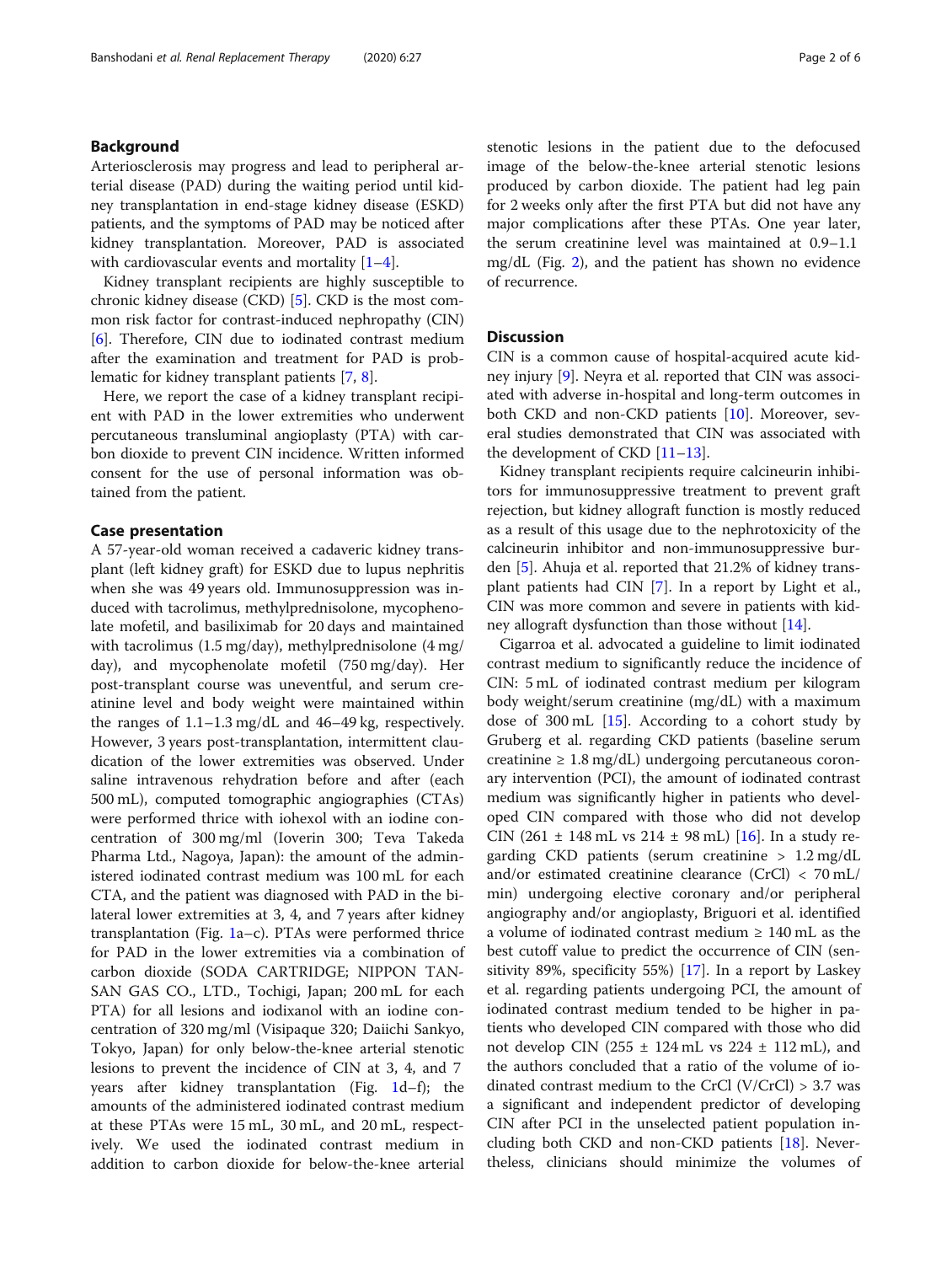<span id="page-2-0"></span>

iodinated contrast medium at the time of examination and treatment for PAD in kidney transplant recipients.

Carbon dioxide is safely transported to the lungs, where it is eliminated by exhalation as a result of its 20 fold greater solubility in blood compared with oxygen and its ability to combine with blood buffers [[19\]](#page-5-0). In guidelines on the use of iodinated contrast medium in patients with kidney disease which were developed in collaboration with the Japanese Society of Nephrology, the Japan Radiological Society, and the Japanese

Circulation Society [\[20\]](#page-5-0), the use of carbon dioxide was not mentioned to prevent CIN in patients with kidney disease. However, carbon dioxide has been used as an intra-arterial contrast medium during angiographyguided interventions in patients with PAD and kidney dysfunction because of its status as a non-allergen, affordability, and the absence of nephrotoxicity [\[21](#page-5-0)]. Moreover, the quality of angiography with carbon dioxide has improved due to the development of radiographic technology [[22](#page-5-0)].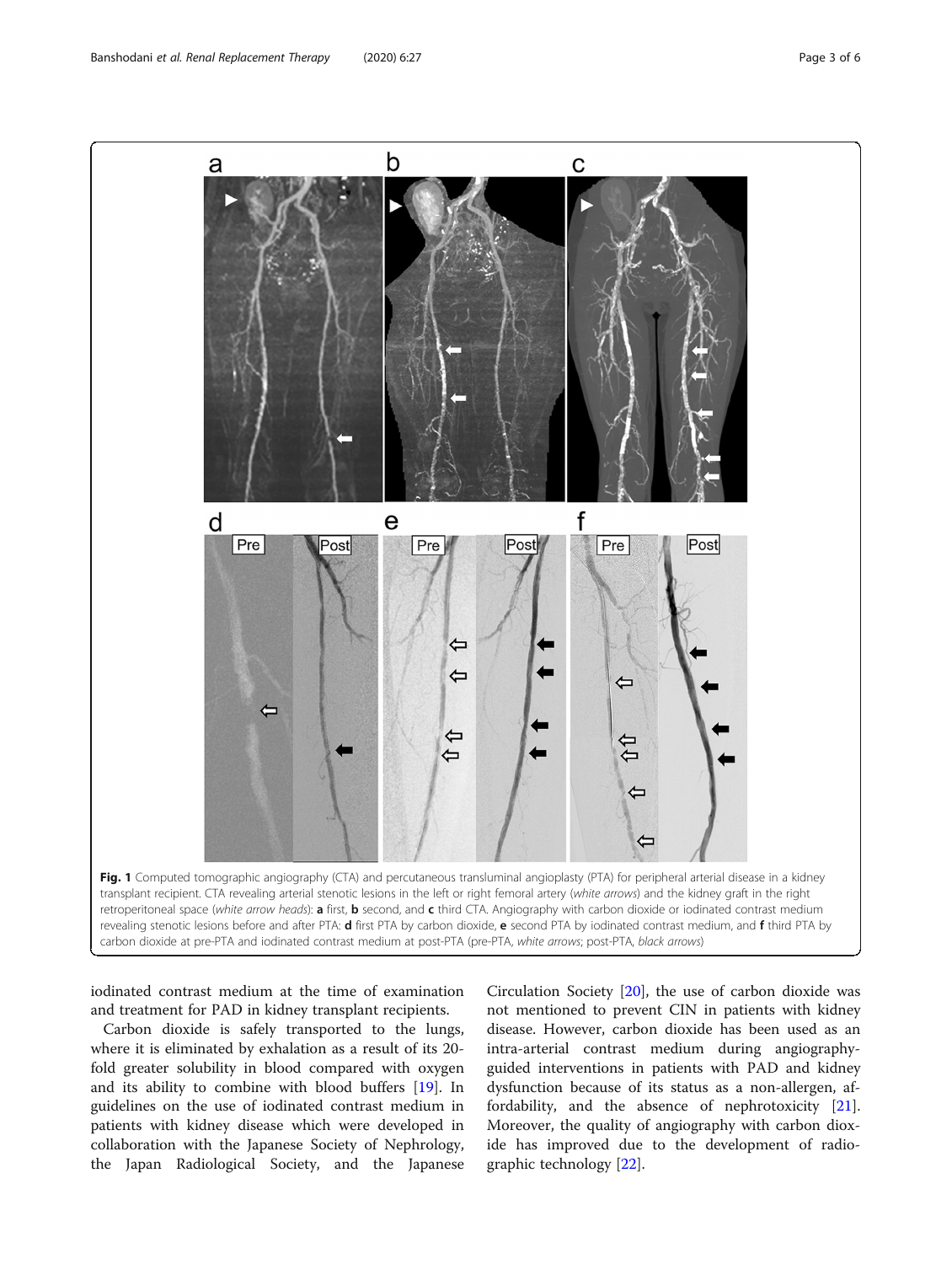<span id="page-3-0"></span>

In a prospective study for patients with CKD undergoing peripheral angioplasty procedures, the incidence of CIN was significantly higher in the iodinated contrast medium group (29%) compared with the carbon dioxide group (14%) [\[23](#page-5-0)]. In a single-center study of carbon dioxide angiography for guiding kidney-related interventions in CKD (serum creatinine  $\geq 3.0$  mg/dL) patients with Takayasu arteritis, the incidence of CIN was higher in the iodinated contrast medium group (50%, 1 of 2 patients) compared with the carbon dioxide group (0%, 0 of 4 patients) [\[21\]](#page-5-0). In the single-center study, some patients felt mild transient abdominal discomfort immediately after carbon dioxide injection; however, none had nausea, vomiting, hypotension, narcosis, air contamination-related complications, or late complications related to carbon dioxide angiography. In a prospective multicenter trial of carbon dioxide angiography for PAD in CKD patients, the average doses of carbon dioxide and iodinated contrast medium were 281.4 ± 155.8 mL and 15.0 ± 18.1 mL, respectively, and the incidence of CIN was 5.1% [\[24](#page-5-0)]. In the multicenter trial, carbon dioxide-related complications occurred in 17.3% of the patients as well as leg pain (8.1%), abdominal pain (6.1%), diarrhea (1.0%), and non-occlusive mesenteric ischemia (2.0%).

In our case, we used the iodinated contrast medium in addition to carbon dioxide for below-the-knee arterial stenotic lesions in the kidney transplant patient due to the defocused image of below-the-knee stenotic lesions produced by carbon dioxide. Total PTAs with carbon dioxide (200 mL per each PTA) were performed 3 times for PAD in the lower extremities and minimized the volumes of iodinated contrast medium (15–30 mL) after kidney transplantation. The patient had leg pain for 2 weeks only after the first PTA but did not have any major complications after these PTAs. One year later, the serum creatinine level was maintained, and the patient has shown no evidence of recurrence.

#### Conclusions

In a kidney transplant recipient with PAD, PTA with carbon dioxide was effective to minimize the volumes of iodinated contrast medium and prevent CIN incidence.

#### Literature review

There are 7 reports on intra-arterial treatment with carbon dioxide for PADs in kidney transplant recipients (Table [1\)](#page-4-0)  $[25-31]$  $[25-31]$  $[25-31]$  $[25-31]$  $[25-31]$ . In 5 out of 7 reports, PTA with carbon dioxide for the stenosis of kidney transplant graft artery or iliac artery was performed [\[25](#page-5-0)–[29\]](#page-5-0). In the remaining 2 reports, embolization with carbon dioxide for arteriovenous fistula occurring in kidney transplant graft after biopsy was performed [[30,](#page-5-0) [31](#page-5-0)]. In these reports, mean volumes of carbon dioxide, iodinated, and gadolinium contrast medium were 20–114.6, 0–18.3, and 4–44 mL, respectively. In 4 out of 7 reports, the mean serum creatinine levels were maintained after intra-arterial treatment [[25,](#page-5-0) [28](#page-5-0), [29](#page-5-0), [31](#page-5-0)]. In the only 1 report, the mean serum creatinine level elevated after intra-arterial treatment [[26](#page-5-0)]. In the remaining 2 reports, there were no data for the mean serum creatinine levels before or after intra-arterial treatment [\[27](#page-5-0), [30\]](#page-5-0). There were no descriptions of adverse events (except for kidney function) after intra-arterial treatment with carbon dioxide in all 7 reports. There are no reports on PTA with carbon dioxide for PAD in lower extremity after kidney transplantation.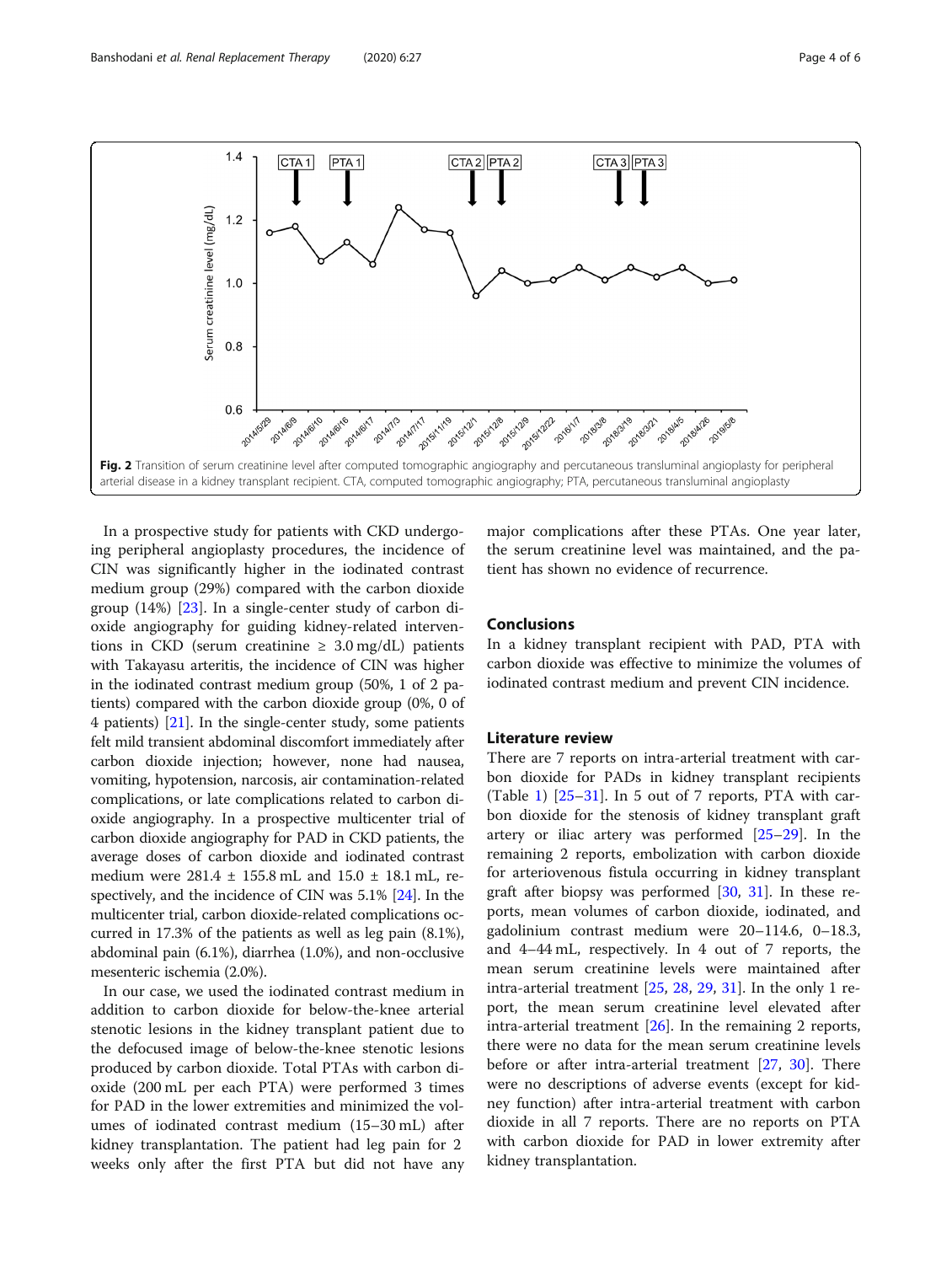|                         |                                                                                     |                                   | Table 1 Previous reports on intra-arterial treatment with carbon dioxide for peripheral arterial diseases in kidney transplant recipients                                                                                              |                                  |                                                              |                   |                                                            |                                                |
|-------------------------|-------------------------------------------------------------------------------------|-----------------------------------|----------------------------------------------------------------------------------------------------------------------------------------------------------------------------------------------------------------------------------------|----------------------------------|--------------------------------------------------------------|-------------------|------------------------------------------------------------|------------------------------------------------|
| Author                  | Pt number (M/F), and<br>mean age (range)                                            | (range) after KT<br>Mean duration | Type of peripheral<br>arterial diseases                                                                                                                                                                                                | treatment<br>Type of             | Mean volumes of Mean s-Cr before<br>CO <sub>2</sub> /IC (mL) | treatment (mg/dL) | Mean s-Cr after treat- Complications after<br>ment (mg/dL) | treatment                                      |
| et al. [25]<br>Koratala | 1(1/0), 43                                                                          | 0.25                              | Stenosis of KT graft<br>artery                                                                                                                                                                                                         | Balloon AG                       | n/a                                                          | $\overline{31}$   | $\frac{5}{1}$                                              | None                                           |
| 26                      | Caridi et al. 21 (13/8), n/a (22-81)                                                | n/a                               | itenosis of KT graft<br>artery                                                                                                                                                                                                         | Balloon AG                       | $114.6/8.5*$                                                 |                   | 2.3                                                        | None                                           |
| et al. [27]<br>Moresco  | 6 (3/3), 41 (33-53)                                                                 | 5.25 (0.30-13)                    | Stenosis of KT graft<br>artery                                                                                                                                                                                                         | <b>Balloon AG</b>                | 20/18.3                                                      | n/a               | n/a                                                        | s-Cr elevated in one<br>patient                |
| et al. [28]<br>Spinosa  | 4 (4/0), 50 (36-64)                                                                 | n/a                               | itenosis of KT graft<br>artery or iliac artery                                                                                                                                                                                         | stent insertion<br>Balloon AG or | 40/44**                                                      | 2.9               | 3.0                                                        | occurred in one patient<br>Acute kidney injury |
| Kuo et al.<br>[29]      | 1 (0/1), 44                                                                         |                                   | Stenosis of KT graft<br>artery                                                                                                                                                                                                         | Balloon AG                       | n/a/0                                                        | 2.8               | $\overline{2}$ .                                           | None                                           |
| et al. [30]<br>Cheng    | 1(0/1), 38                                                                          | 0.25                              | WF of KT graft after<br>ysdoic                                                                                                                                                                                                         | Embolization of<br>AVF           | 30/9                                                         | 27                | n/a                                                        | None                                           |
| Nicolini<br>et al. [31] | $3(0/3), 35(10-58)$                                                                 | $6.19(2.79 - 10)$                 | WF of KT graft after<br>Vsdoic                                                                                                                                                                                                         | Embolization of<br>AVF           | 20/4**                                                       | 42                | 3.5                                                        | None                                           |
| serum creatinine        | *lodinated contrast medium was used in six patients<br>**Gadolinium contrast medium |                                   | AG angioplasty, AVF arteriovenous fistula, CO <sub>2</sub> carbon dioxide, IC iodinated contrast medium, IC kidney transplantation, <i>MIF</i> male/female, not available, Pt patient, PTA percutaneous transluminal angioplasty, s-Cr |                                  |                                                              |                   |                                                            |                                                |

<span id="page-4-0"></span>Banshodani et al. Renal Replacement Therapy (2020) 6:27 example 2001 12:38 and 2012 12:38 Page 5 of 6